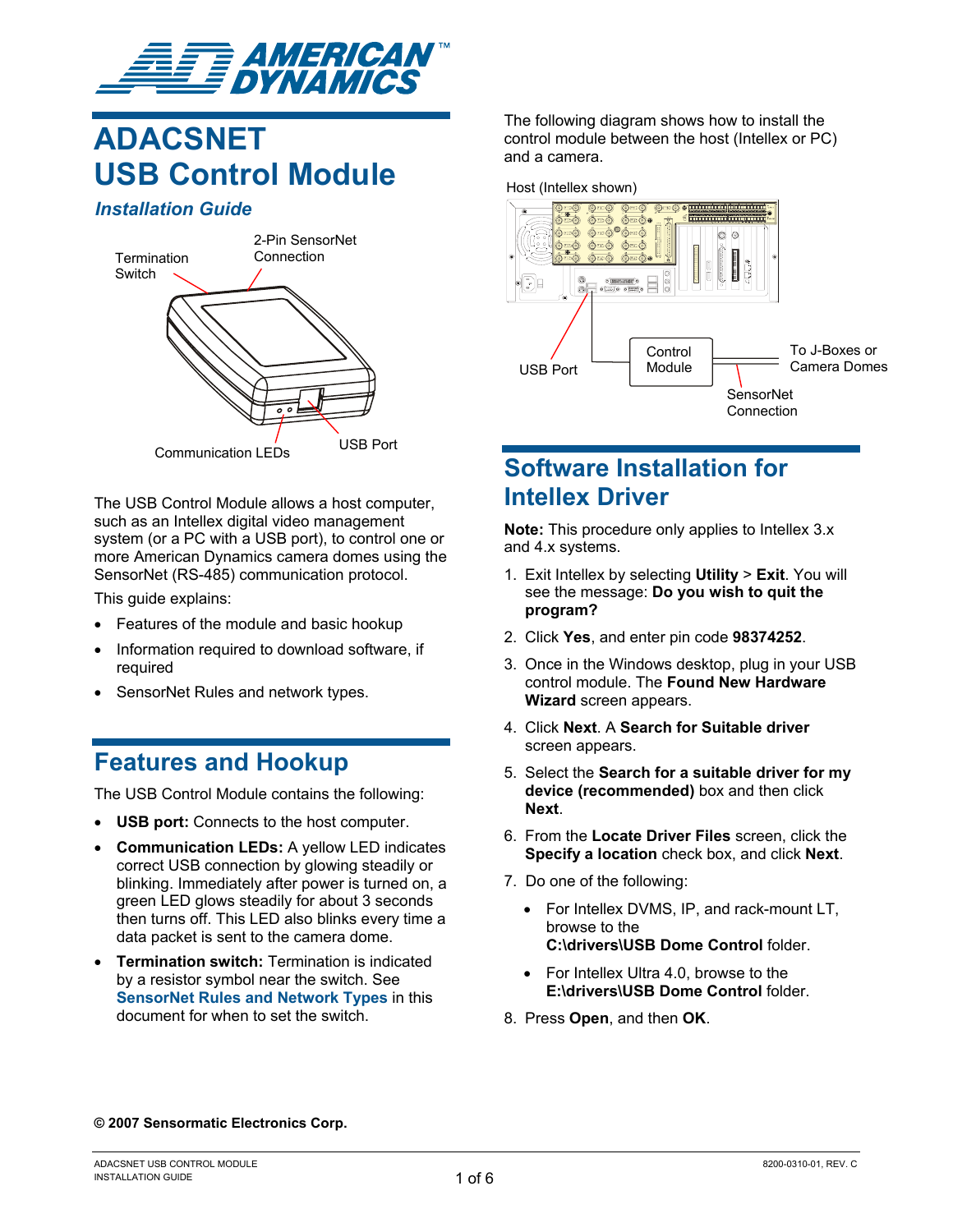# <span id="page-1-0"></span>**Software Installation for Non-Intellex Systems**

**Note:** This procedure applies to systems using Microsoft® Windows® 2000 or Windows® XP operating systems.

If you are not connecting the ADACSNET module to an Intellex system, special drivers and utilities software must be downloaded to your personal computer that enable its use.

*USB Control Module Software Utilities User Guid*e, 8200-0310-02, explains how to download this software. To obtain this guide:

- 1. On the internet, go to [http://americandynamics.net/home/default.aspx,](http://americandynamics.net/home/default.aspx) and click **Support**.
- 2. In the dropdown menu, click **Support Documents**, and then click **Manual Index**.
- 3. Click **SpeedDomes and Accessories**, and then scroll down and click **USB Control Module Software Utilities User Guide**.
- 4. Follow the instructions on the screen to download the user guide PDF file.

# **SensorNet Rules and Network Types**

The SensorNet communication protocol allows the host computer and camera domes to exchange data along a cable network (star, daisy chain, or backbone).

## **SensorNet Rules**

- A star network cannot have more than four branches, one line termination per branch.
- A backbone network has a termination at each end of the line.
- A SensorNet line cannot have more than 32 network-compatible devices.
- A network cannot have more than four repeaters in the path of any two camera domes.
- A SensorNet line or branch cannot exceed 1km (3300ft). Use signal repeaters only when exceeding the maximum distance or noise is an issue.
- Signal levels for SensorNet-compatible devices are from 0.3–5V (1–5V is recommended).

## **Network Types**

### **Star Network**

The star network allows you to relocate devices. However, this network is not recommended in high noise environments because the extra terminations required will lower the signal to noise ratio.

A separate cable line (branch) runs from the USB module to each device. Limit the branches to four.

The example below shows the USB module as the hub of a star network. The module is not terminated.

Black box = USB module, T = Terminated



### **Daisy-Chain/Backbone Network**

Use a daisy chain network if the cable is to be short, extended in the future, or when USB module and camera domes are in the same room. In a daisy chain, a separate cable connects every two adjacent devices along the chain. Daisy chaining makes it easy to add devices by extending the network from a nearby device. The USB module can connect anywhere along the cable.

Use a backbone network if the cable is to be long and permanent. This network type operates the same as the daisy chain, but uncut wires may be more conductive and reliable. In a backbone, a single cable is used. Along the cable, 2.5cm (1in) sections are stripped, bent, and connected to each remote device. The USB module can connect anywhere along cable.

The example below shows the USB module at end of a daisy chain or backbone network. The module and the last camera dome in the chain are terminated.

Black box = USB module, T = Terminated

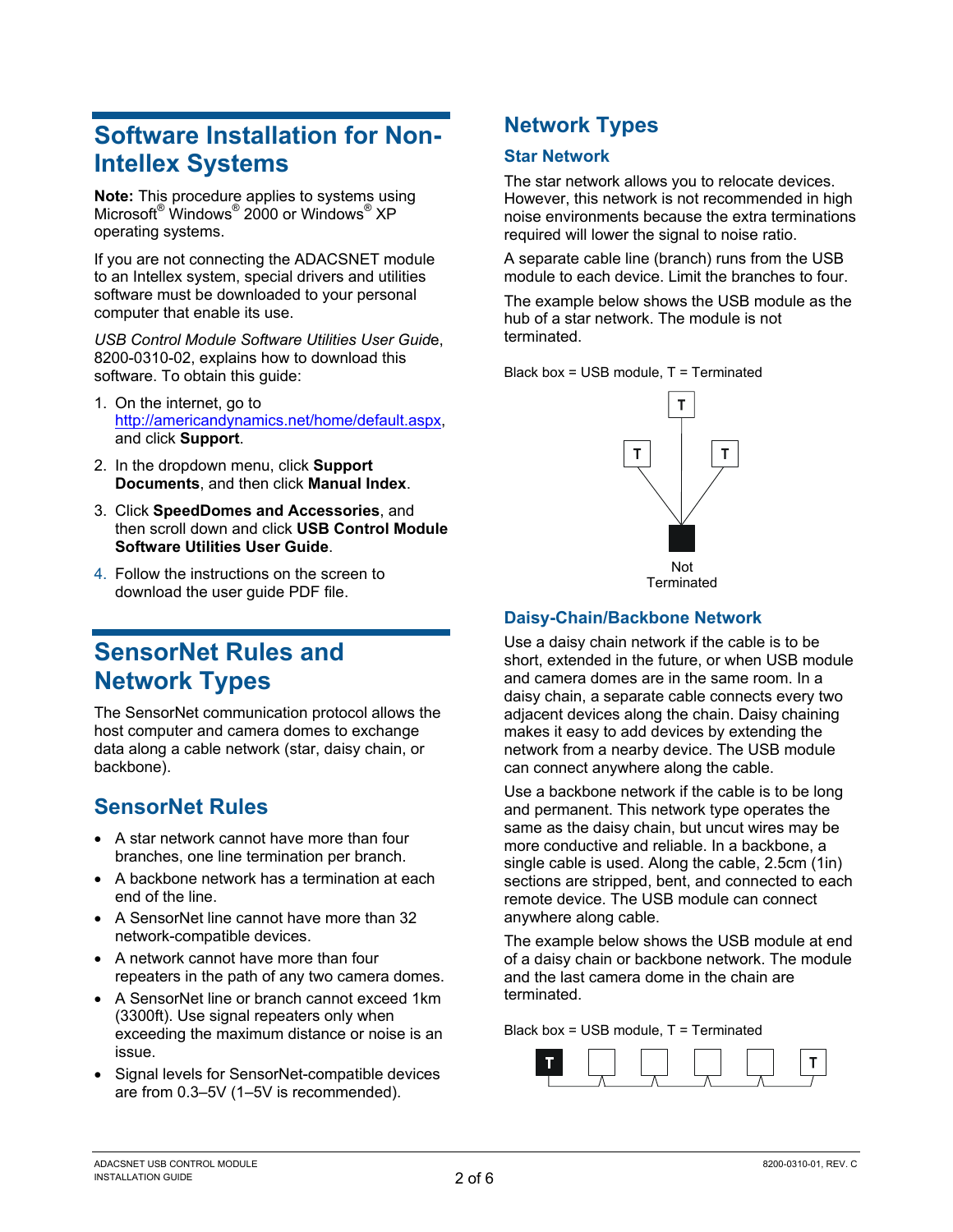The example below shows the USB module inserted into a daisy chain or backbone network. Camera domes on both ends of the chain are terminated; the module is not.

Black box = USB module, T = Terminated



### **When J-Boxes are Used**

When using the USB control module with J-Boxes, consider the following rules (also refer to the diagram on page [4\)](#page-3-0):

- Only use the AUX-to-HOST connection if the distance from the HOST to the last J-BOX is more than 1km (3300ft). Repeating is not needed when the USB module and the last J-BOX are less than 1km (3300ft) apart.
- From J-BOX 1 to J-BOX 2, use the HOST-to-HOST connection only when the distance from the HOST and the last J-BOX is less than 1km (3300ft).
- If using the J-BOX to amplify the signal, it is best to install it between 500 and 750m (1600- 2500ft).
- Balance connection ports with domes (do not load on one side).

### **SensorNet Cable**

*SensorNet data cable.* For plenum applications, use RPPS series cable (equivalent to Belden 88442). For non-plenum applications, use RPDS series cable (equivalent to Belden 8442).

*Composite cable.* For plenum applications, use RPPCS series cable. For non-plenum applications, use RPNCS series cable.

For further information, contact your Sales representative for a SensorNet cable specification sheet.

**Note:** In some environments, high noise on the network may limit cable distance to less than 1km (3300ft).

**Note.** Sensormatic composite cable is recommended. This cable contains wires for power and video. If another cable is substituted, wire colors may be different.

If shielded cable must be used, signals may rapidly decline as more devices are connected or its length increases. As a result, maximum length for shielded cable is reduced. For example, maximum length for Belden 8760 cable is 750m (2500ft) in ideal conditions (no noise).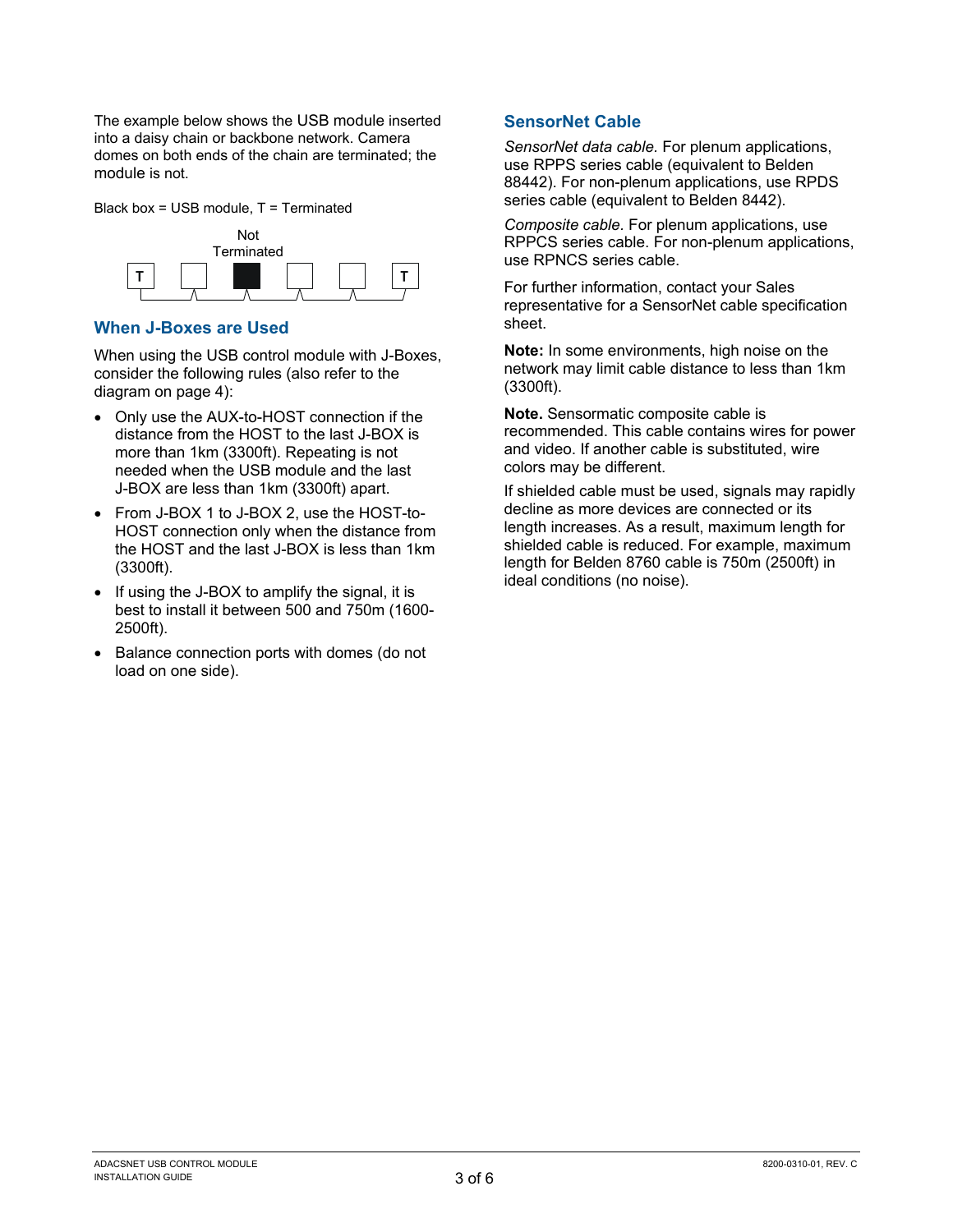<span id="page-3-0"></span>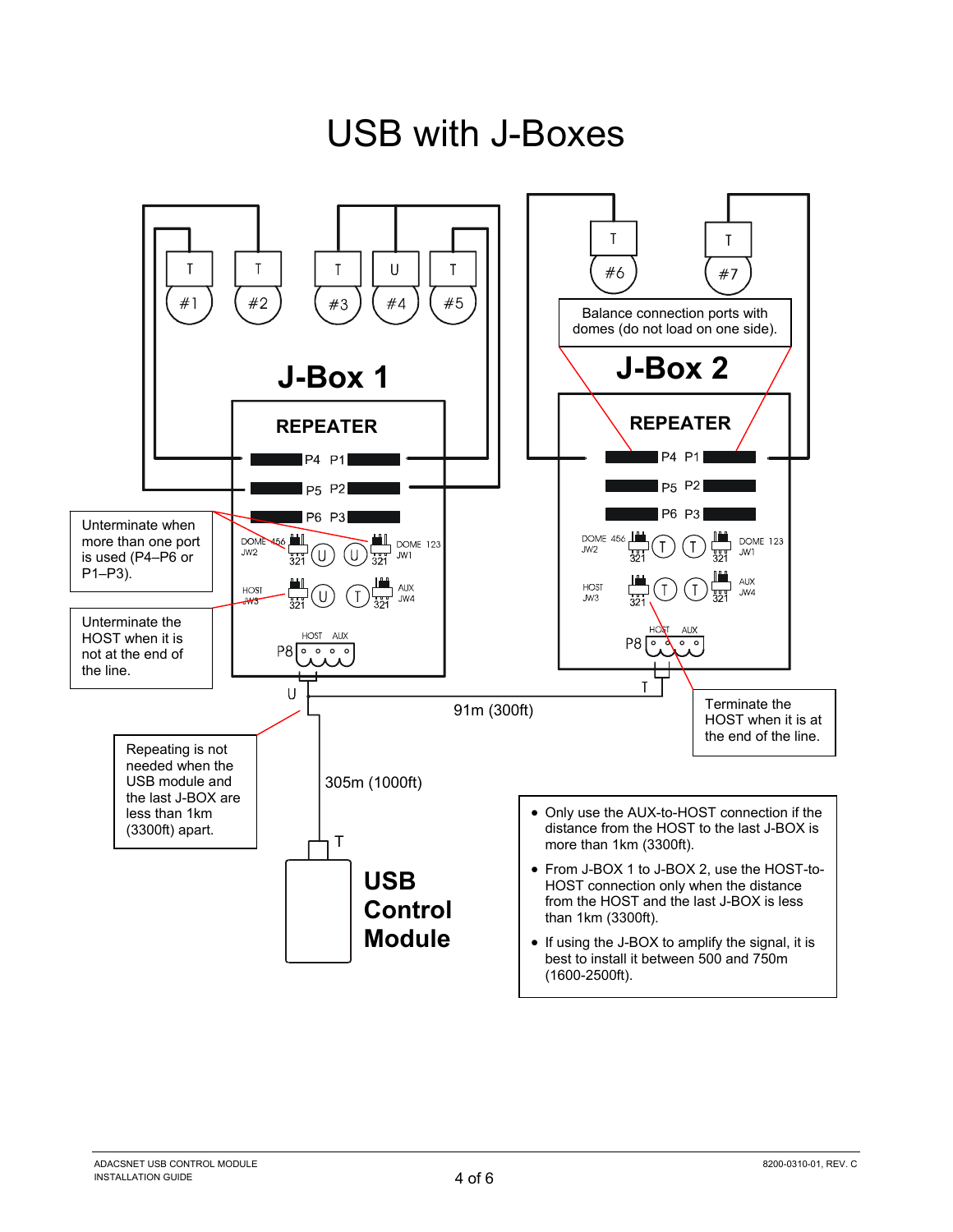# **Specifications**

### **USB Specifications**

|                                              | 12Mb/s Full Speed                                                          |
|----------------------------------------------|----------------------------------------------------------------------------|
| Maximum cable length 3m (9.8ft) for 1.5Mb/s, | 5m (16.4ft) for 12Mb/s                                                     |
| Specification  Universal Serial Bus USB      | Specification Revision 1.1                                                 |
|                                              |                                                                            |
|                                              | Power source From USB host controller port<br>(power adaptor not required) |

### **SensorNet Specifications**

| Address range  1 to 254 (configurable)         |                                                                    |
|------------------------------------------------|--------------------------------------------------------------------|
| Bit rate  230.4Kbps                            |                                                                    |
| Network distance  1km per node                 |                                                                    |
| Maximum loads 32 per node                      |                                                                    |
| Node repeaters SensorNet junction boxes        |                                                                    |
|                                                | Topologies supported  Daisy chain, Backbone, or<br>Star            |
| Transmission medium Single non-polarized       | unshielded twisted pair UTP<br>22AWG                               |
|                                                | Connector  Euro-style 2-pin removable<br>plug 3.5mm terminal block |
|                                                | Terminating resistor 120 ohms, switch selectable                   |
|                                                | Physical layer  RS-485, transformer isolated,<br>2-wire            |
| Data encoding  FM-0                            |                                                                    |
| Link layer framing  SDLC/HDLC                  |                                                                    |
| Link layer channel Bi-directional, half duplex |                                                                    |
| Collision avoidance Polling by USB Module      |                                                                    |
| Application protocol  Proprietary              |                                                                    |
| Network nodes Domes, junction boxes,           | secondary TouchTracker™,<br>and SensorNet I/O unit                 |

### **Power**

| Input voltage  5.0Vdc ±5%, 0.75W |  |
|----------------------------------|--|
| Internal voltage                 |  |
| (CPU + Misc. Support) 3.3Vdc ±5% |  |

## **Surge Protection**

#### SensorNet:

| Gas discharge tube impulse rated at:      |  |
|-------------------------------------------|--|
|                                           |  |
|                                           |  |
|                                           |  |
| 8/20us impulse                            |  |
|                                           |  |
| Ten 8/20us impulses                       |  |
|                                           |  |
| Isolation transformer coupled  2000Vrms   |  |
| PTC re-settable fuse protects transformer |  |
| Transient voltage suppressors (TVS):      |  |
|                                           |  |
|                                           |  |
|                                           |  |

USB: ESD suppressors protect USB lines by suppressing fast rising transients as specified in IEC 61000-4-2 and MIL-STD-883C (8kV discharge method).

### **Environmental**

| Operating Temperature: 10 $^{\circ}$ to 50 $^{\circ}$ C (14 $^{\circ}$ to 122 $^{\circ}$ F) |  |  |  |
|---------------------------------------------------------------------------------------------|--|--|--|
|                                                                                             |  |  |  |

### **Mechanical**